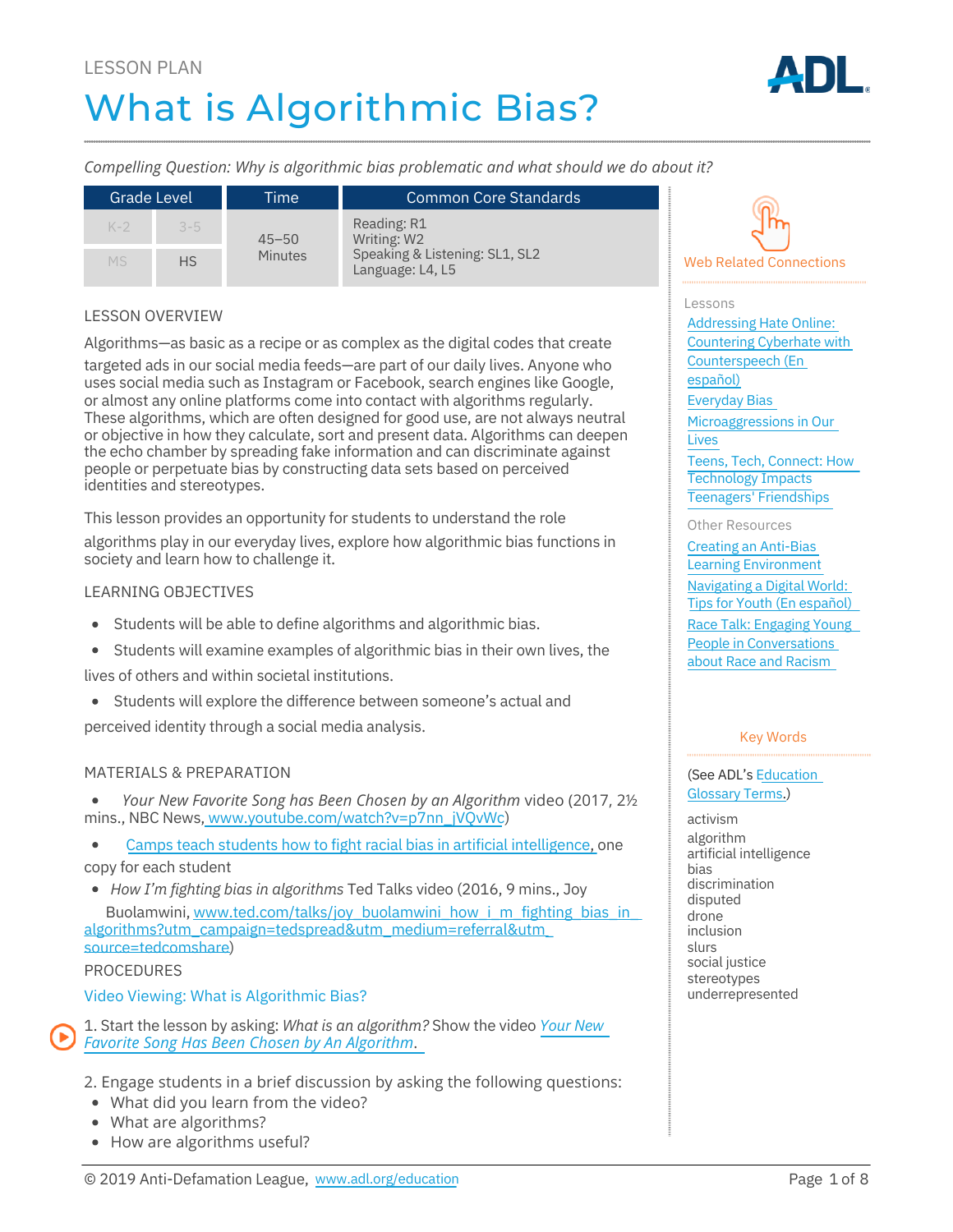3. Elicit a definition of algorithm as a detailed set of instructions to reach a result based on given inputs, data or information. Explain that an algorithm can be digital or non-digital. In computing, programmers write algorithms that instruct the computer or digital platform how to perform a task.

Elicit from students that algorithms can be something as simple as following a recipe to prepare a specific meal. They can also be more complex and exist in digital spaces.

4. Ask students: *Can anyone share an example of an algorithm, either one that uses computer technology or not?* If students don't share any examples, provide these examples:

- Algorithms decide what ads appear on your Facebook page or pop-ups.
- Algorithms suggest who to follow on Twitter and Instagram.
- Algorithms select music just for you to listen to on Spotify.
- Algorithms recommend books on Amazon and movies/shows on Netflix.

5. Explain that algorithms can be used to understand people's interests, personalities and preferences. However, they are not always neutral or "objective." In fact, algorithms can be used to define people in stereotypical ways based on aspects of identity (or perceived identity) and in this way, they can be biased and can spread and perpetuate the biases it has.

6. Ask students: *What is bias?* Define bias as an inclination or preference either for or against an individual or group that interferes with impartial judgment.

7. Ask students: *What is algorithmic bias?* Elicit/define algorithmic bias as follows (this definition is adapted from Wikipedia):

Algorithmic bias describes systematic and repeated errors in a computer system that create discriminatory outcomes, such as privileging one group of users over another, based on aspects of perceived identity. Bias can emerge due to a variety of factors, including but not limited to: the design of the algorithm; unintended or unanticipated use or decisions relating to the way data is gathered, selected, or used; or lack of sensitivity to identity factors that contribute to bias in the design.

8. Share the following examples of algorithmic bias:

- In the cash bail system within the criminal justice system, computer algorithms are used to determine who should be detained and who should be released. Under new policies in some states, "risk assessment" algorithms recommend to judges whether a person who's been arrested should be released. While these mathematical models don't actively factor in race, they often use factors that highly correlate with race and class such as zip code, first and last name, living situation, family history, and income.
- In terms of housing and mortgage lenders, recent studies have shown that lenders earn 11–17% higher profits by charging buyers who are African American and Latino higher rates. They pay 5.6 to 8.6% basis points higher interest on home purchase loans than their white and Asian counterparts with similar credit profiles. Researchers said the racial disparities could result from algorithms that charge higher rates to borrowers who may be less likely to shop around.
- In the employment arena, a study revealed that Google's online advertising system showed an ad for highincome jobs to men much more often than it showed the ad to women.
- 9. Engage students in a discussion by asking the following questions:
- What are your thoughts about this information?
- Why and how do you think this happens?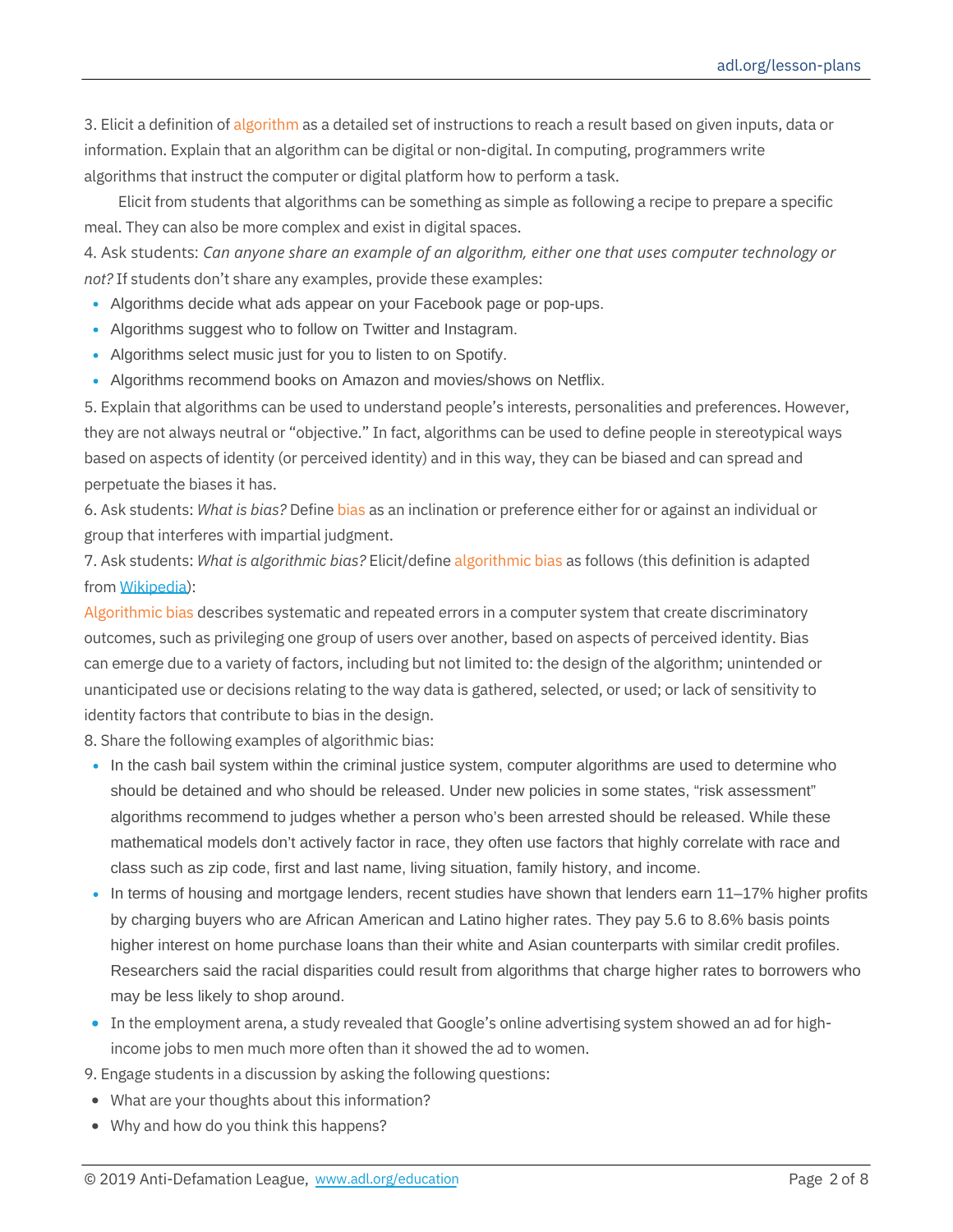- What impact does this have on the people involved? What impact does it have on society?
- How does this relate to our civil liberties and civil rights?
- What can be done about this type of systemic algorithmic bias?

# Reading Activity

1. Distribute a copy of the article, "Camps teach students how to fight racial bias in artificial intelligence" and give students 10 minutes to read it silently. As they read, have students underline any words, phrases and quotes that stand out to them.

Optional: Assign the reading of this article the night before for homework.

2. After reading, engage students in a brief discussion by asking some or all of the following questions:

- What did you learn that you didn't know before?
- In what ways is artificial intelligence part of our everyday lives?
- What are some examples of racial bias found in artificial intelligence?
- How does the lack of representation among women and people of color factor into this situation?
- Do you think creators of these programs have a responsibility to their community and to society at large?
- How so?
- How has your thinking shifted by reading this article?

### Analytical Activity: Perceived Identity vs. Actual Personality

**Note:** If you allow students to use smartphones/devices in the classroom for school-related activities, this activity can be done in class and if not, assign steps 4–6 as a homework assignment.

1. Explain to students that with some social media platforms, there is a function where the platform compiles information about you (e.g., likes, videos you've watched, pages you've visited) and makes a determination of what identity group(s) you belong to (e.g., race, gender, age, ethnicity, family status, sexual orientation, etc.). The platform then uses those aspects of your perceived identity to show you ads they assume people in those identity groups want to see. For example, if their algorithm decides you are a middle aged, single Asian-American woman, they may place more ads in your news feed for products they think are of interest to Asian-American, single, middle aged women. Ask students:

- What do you think about this?
- What are the different levels of bias and stereotyping in this process?
- What impact does this have on the individual person?
- What impact does it have on society?

2. Explain to students that they will do an activity to experience the difference between using people's information on social media to understand that person's personality traits, characteristics, interests and preferences as opposed to using a perceived identity as illustrated in the example above.

3. Have each student select a person whose social media accounts they will analyze. This should be someone they don't know personally such as a celebrity, athlete, politician or social media influencer. They should also decide which social media site(s) they will examine (Instagram, Facebook or Twitter).

4. With the whole class, brainstorm a list of items from social media they will use to construct a personality profile. The list might include:

- Photos they posted
- Hashtags they use
- What's in their profile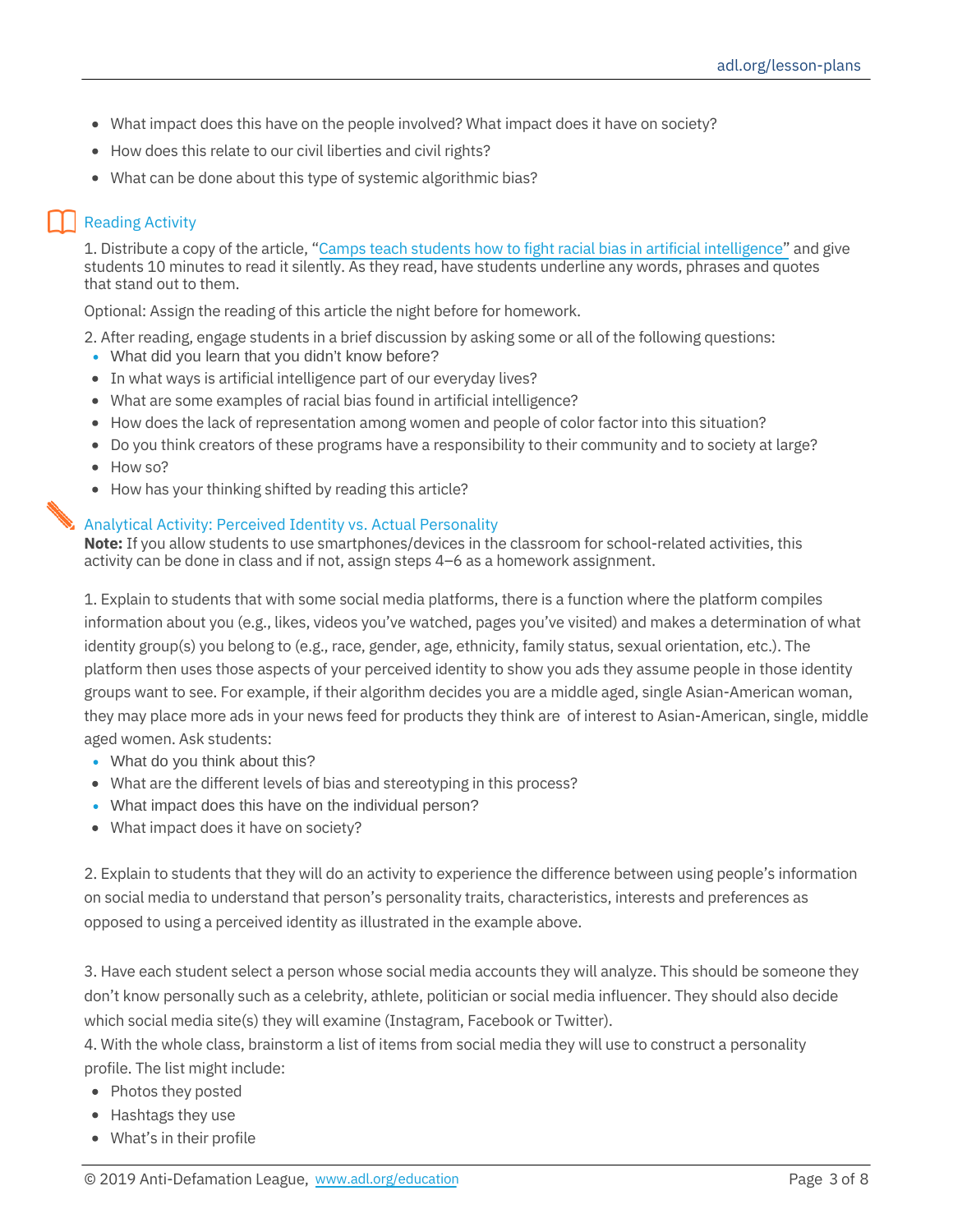- Ouotes they've posted/shared
- Articles they share
- Who they follow/who follows them
- Emojis, memes and gifs they post
- What they talk about (products, ideas, people, points of view, interests, hobbies, etc.
- What they "liked"
- Groups they follow
- Surveys they organized or did
- How often they post

5. Give students 10–15 minutes to look through the person's account and build their profile on the person. Remind them that they are going to come up with personality traits, characteristics, moods, attitudes, etc. and not focus on the person's social identity groups.

6. After coming up with these traits, tell students they are going to do a "quick write," which means they will have five minutes (timed) in order to construct a short profile about the person that describes what they've learned about the person.

7. If time permits, have some students share their "quick write" profile with the class.

8. Engage students in a brief discussion by asking the following questions:

- What was it like to do that?
- In what ways was it limiting to only use their social media?
- What impact did it have on you to take the time to learn about the person rather than jumping to conclusions about their identity?

Does this change the way you think about algorithms and their categorizing of information? How so? Emphasize the point that the social identity groups to which we belong (race, gender/gender identity, religion, sexual orientation, etc.) are critically important and relevant to who we are. However, algorithms that use perceived aspects of our identity in stereotypical and inaccurate ways are problematic and perpetuate bias, discrimination and systemic inequities.

## Video Viewing (Optional)

1. Show the video *How I'm fighting bias in algorithms*.

2. Have students turn and talk with someone sitting next to them and take turns sharing their thoughts and feelings after watching the video.

3. Reconvene the class and engage them in a group discussion by asking the following questions:

- What are your thoughts and feelings after watching the video?
- How does Joy Buolamwini define algorithmic bias? How has algorithmic bias directed impacted her?
- How does lack of racial and other identity group representation impact algorithmic bias?
- How can this type of bias lead to discrimination?
- What are some of Joy Buolamwini's solutions to addressing algorithmic bias?
- How is Joy Buolamwini "fighting bias in algorithms?"

### Closing

Have students identify one thing they can do to challenge or fight algorithmic bias and have them share their idea aloud.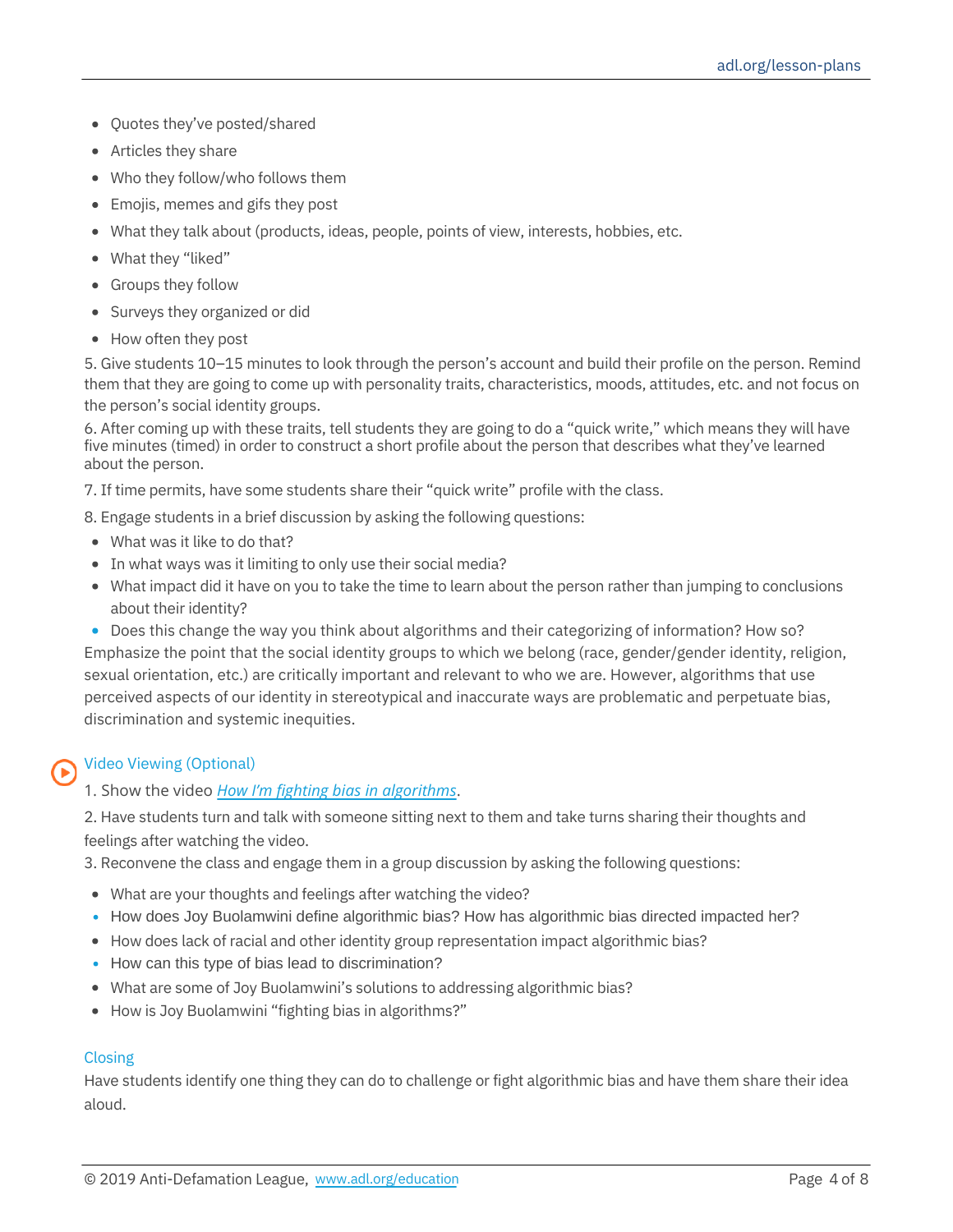## ADDITIONAL READING AND RESOURCES

- Algorithmic Bias (Wikipedia)
- "Algorithms learn from us, and we can be better teachers" (NBC News, March 10, 2017)
- "Artificial Intelligence Has a Problem With Gender and Racial Bias. Here's How to Solve It" (*Time,* February 7, 2019)
- "How to Fight an Algorithm" (ACLU, August 2, 2018)
- "Mortgage algorithms perpetuate racial bias in lending, study finds" (Berkeley News, November 13, 2018)
- "New York City wants to make sure the AI and algorithms it uses aren't biased. That's harder than it sounds."  $\bullet$ (Vox, April 11, 2019)
- "Some AI just shouldn't exist" (Vox, April 19, 2019)
- "The Newest Jim Crow" (*The New York Times,* November 8, 2018)  $\bullet$
- "Tips for Addressing Algorithmic Bias" (Quirks Media, October 12, 2018)  $\bullet$
- "When Algorithms Discriminate" (*The New York Times,* July 9, 2015)  $\bullet$

# Common Core Standards

### CONTENT AREA/STANDARD

Reading

R1: Read closely to determine what the text says explicitly and to make logical inferences from it; cite specific textual evidence when writing or speaking to support conclusions drawn from the text.

Writing

W2: Write informative/explanatory texts to examine and convey complex ideas and information clearly and accurately through the effective selection, organization, and analysis of content.

Speaking and Listening

SL1: Prepare for and participate effectively in a range of conversations and collaborations with diverse partners, building on others' ideas and expressing their own clearly and persuasively.

SL2: Integrate and evaluate information presented in diverse media and formats, including visually,

quantitatively, and orally.

Language

L4: Determine or clarify the meaning of unknown and multiple-meaning words and phrases by using context clues, analyzing meaningful word parts, and consulting general and specialized reference materials, as appropriate.

L6: Acquire and use accurately a range of general academic and domain-specific words and phrases sufficient for reading, writing, speaking, and listening at the college and career readiness level; demonstrate independence in gathering vocabulary knowledge when encountering an unknown term important to comprehension or expression.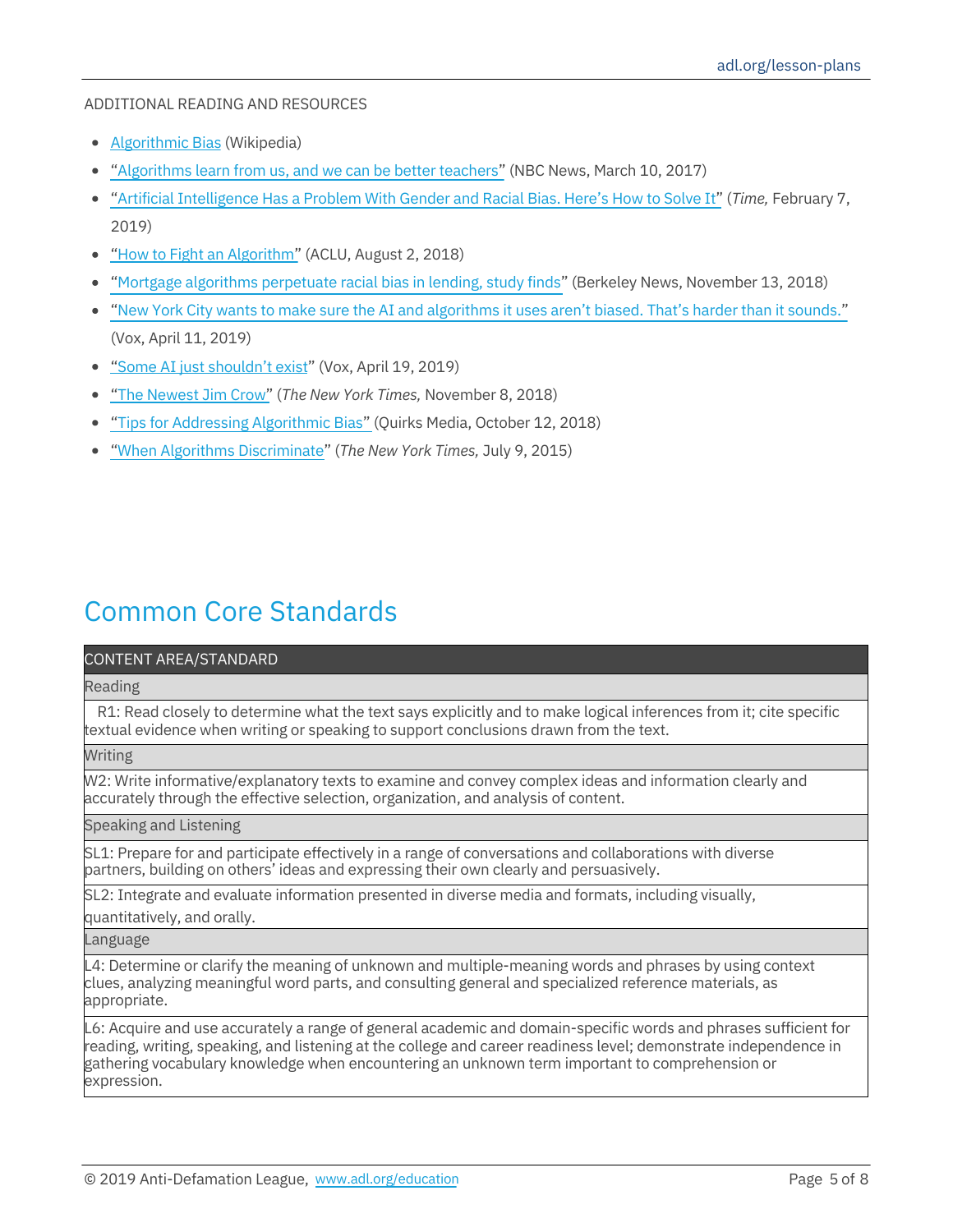# $\blacksquare$ newsela

# Camps teach students how to fight racial bias in artificial intelligence

By USA Today, adapted by Newsela staff on 09.06.18 Word Count 989 *Reprinted with permission from https://newsela.com/read/artificial-intelligence-diversity/id/45426/.*

Level 1220L



Stanford AI4ALL participants on their first day of class. Photo by: Stanford AI4ALL/Anna Wong

OAKLAND, California – High school students Aarzu Gupta and Lili Sun, through connections made at summer camp, used artificial intelligence to create a drone program to detect wildfires before they spread far. A drone is a small aircraft flown by remote control.

Artificial intelligence (AI) involves computer systems doing tasks that usually require human intelligence, such as making decisions.

Rebekah Agwunobi, a high school senior, learned enough to nab an internship at the Massachusetts Institute of Technology (MIT) Media Lab. She worked on using AI to evaluate the court system, including collecting data on how judges set bail.

Both projects stemmed from the Oakland-based nonprofit AI4All. It will expand its outreach to young underrepresented minorities and women with a \$1 million grant from Google.org, the technology giant's charity arm announced August 10.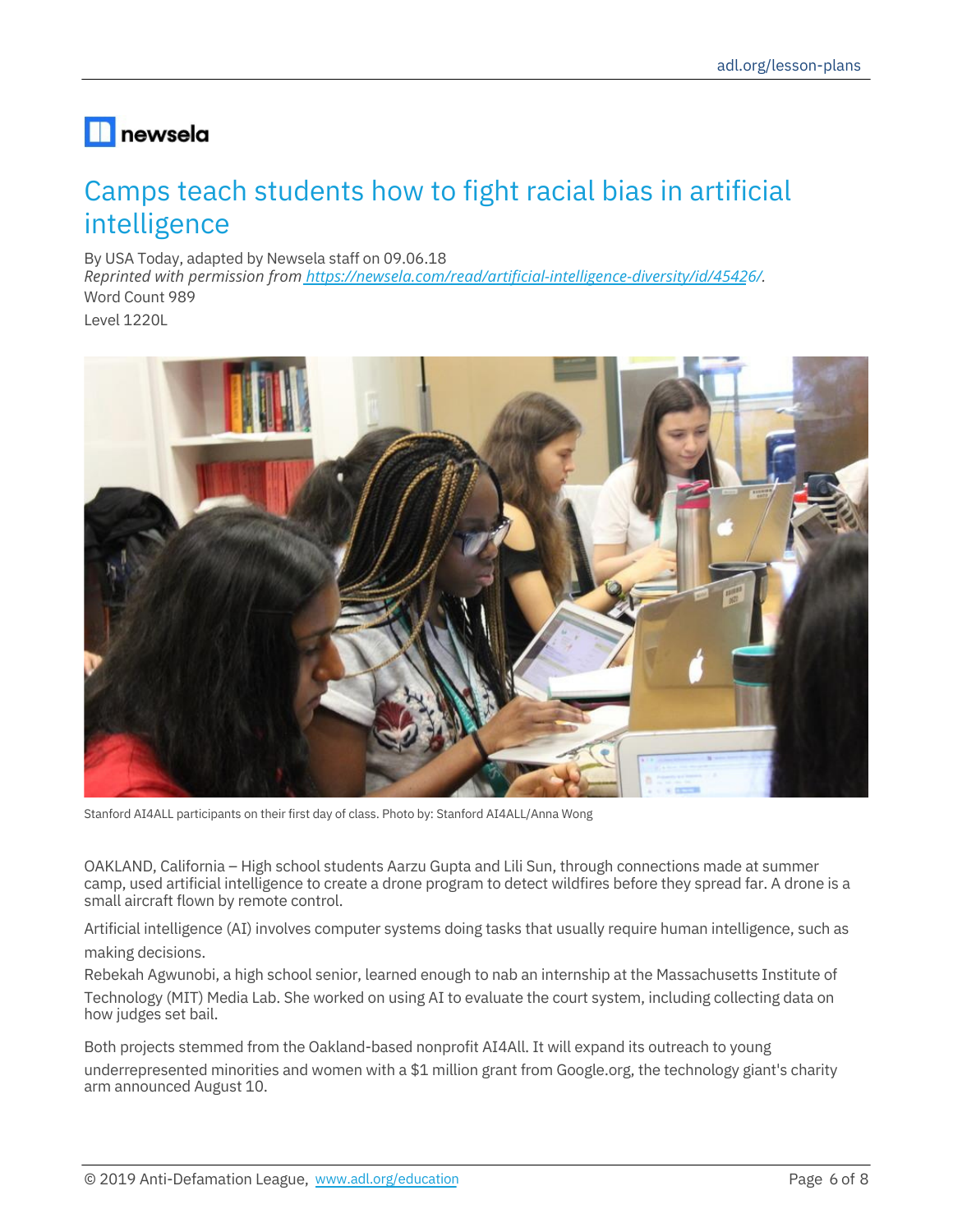AI is becoming increasingly commonplace in daily life. It's found in everything from Facebook's face detection for photos to Apple's iPhone X facial recognition.

#### The Risk In Using Unchecked AI

It's also one of the more disputed parts of technology. The late scientist Stephen Hawking and Tesla chief Elon Musk have warned human civilization is at risk from the unchecked development of artificial intelligence, which could lead to self-ruling weapons of terror.

The technology, still in its early stages, has also been criticized for built-in racial bias that can amplify existing stereotypes. That's worrisome as more companies use it for decisions such as hiring and police leverage AIpowered software to identify suspects.

MIT Media Lab researcher Joy Buolamwini, who is black, found facial recognition software could more easily identify her face when she wore a white mask. It was a result of computing rules that relied on data sets of mostly white faces.

Three years ago, Google apologized after its photo identification software mislabeled black people as gorillas. Even if the machine doesn't know what it's doing, this racist association has been used throughout history to say that black people are not human.

Microsoft also apologized after users quickly found a way to get an artificial intelligence-powered social chatbot to spew racial slurs. Chatbots are computer programs to simulate conversation with people.

### Underrepresentation Of Women And Minorities

Tess Posner is the chief executive officer of AI4All. She said the problem is made worse by the fact that minority groups such as women and people of color historically have been left out of the tech industry, particularly in AI.

"We need to have people included that are going to be impacted by these technologies, and we also need

inclusion to ensure that they're developed responsibly," Posner said. "Bias happens when we don't have people asking the right questions from the beginning.<sup>1</sup>

Despite stated efforts to attract more women and more people of color, Google, Facebook and other tech giants have been slow to diversify their staff, and have not hired many women of color. African-American and Hispanic women make up no more than 1 percent of Silicon Valley's workforce.

#### Nonprofit Teaches AI To High School Students

Posner's organization believes the tech industry has to start including women and people of color at a much earlier stage. They're working to close that gap through summer camps for high school students.

AI4All, launched in 2017, is based on a two-week summer camp program out of Stanford University in Palo Alto, California.

Since then, AI4All's resources have expanded. In its first year, there were only two summer camps at Stanford University and the University of California at Berkeley. This year, it added four more at other colleges.

All of the camps are aimed at high school students who are women, people of color or low income.

Part of Google.org's grant will go toward opening more AI4All camps. The ultimate goal is to use the money to create a free, online AI course that will be accessible to anyone in the world. A course is already in the works. "We really need for AI to be made by diverse creators, and that starts with people having access to the learning opportunities to understand at its core what AI is and how it can be applied," said Hannah Peter. She is Google.org's AI4All partnership lead.